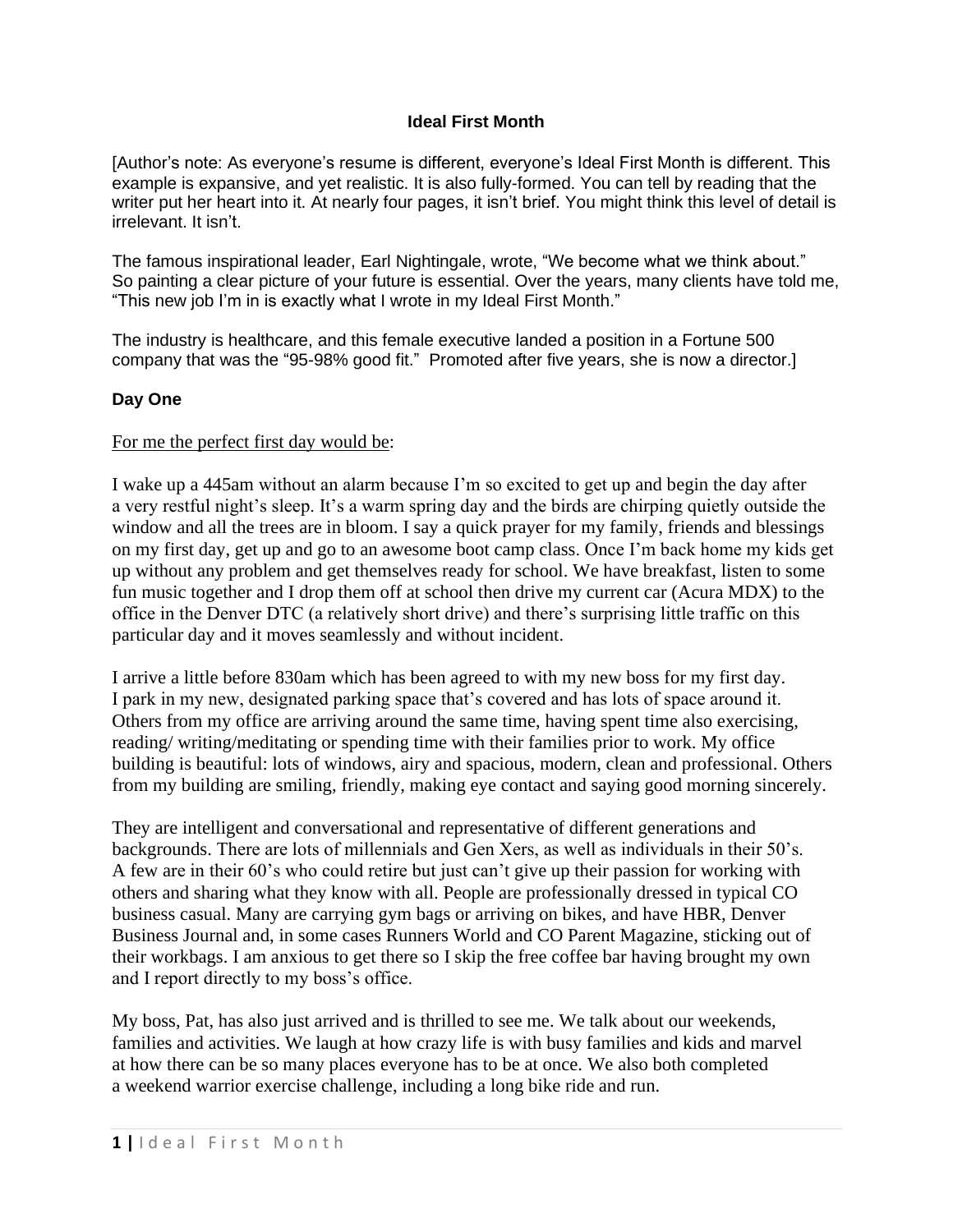Pat has a folder prepared with my name on it and shares it with me. It has my first month partly mapped out with various meetings already scheduled on my behalf, including lunch and coffee meetings with internal colleagues, leaders, board members, as well as external customers, and important stakeholders.

My new office is beautiful: it's warm, inviting, fresh and bright with lots of natural light from the many large windows. It's on one of the upper floors of the building and has beautiful views of Colorado's Front Range. There is a large, round table for meetings with one to four people. The furniture is new, made of a warm, rich wood tones, and is plenty big to spread out and make neat piles for working on projects, reading materials, correspondence, etc. I also have plenty of file drawers for filing away important documents, and other storage. I have a large new computer, modern telephone with speaker and mute button and a really nice bookshelf to display my many books. There is also a console table where I can display pictures of my family and places on the walls to hang a dry erase board and my personal artwork, including my kid's drawings. There are two beautiful floor plants in my office that bring life and color into it.

One wall is painted a very tranquil, peaceful blue green color and accents the other warm creamcolored walls perfectly. I have a very comfortable desk chair that provides lots of back support and sits behind my large desk and faces the door so I can greet people as they enter. There's a small water fountain in the corner of the console table providing white noise, peace and tranquility. There is also a Bose radio for my use to play music during those early mornings or evenings I'm in the office, with a Vivaldi music mix already programmed. The carpet is understated, a deep, rich color of charcoal grey and clean looking.

I love my new office. It will be the perfect place to meet with other people and brainstorm together, as well as sitting alone in and thinking of new ideas, solving problems, and reading. It's warm and inviting and I, and others, can't wait to spend time in it doing great work. I even brought a bowl of chocolate to have on hand to share with others and to curb my occasional sweet tooth and it seems the idea is shared by others  $\odot$  The office is technically enabled with well-placed outlets at the table, desk and console for charging devices during or in between meetings.

My new boss spends some time giving me his/her perspective on the organization and work. Pat shares some specific and valuable advice he/she was given when they started and insights identified along the way to equip me with and to ensure I'm highly successful. We discuss that I will have a large amount of flexibility and autonomy in my work. I am expected to be in the office, working with others and visible of course but I am also encouraged to work independently from home or remotely as needed to think, plan, work on projects, catch up on things, take a mental health day, etc.

My boss explains this is an important tenet of the organization and they feel like happy employees are productive and effective employees. I respond that this sounds great as I have been very effective in structuring how I spend my time. While I love collaborating and working with others across the entire organization as well as externally, I also value my time alone to think, plan, regroup, catch up, etc. We agree this will be a perfect fit.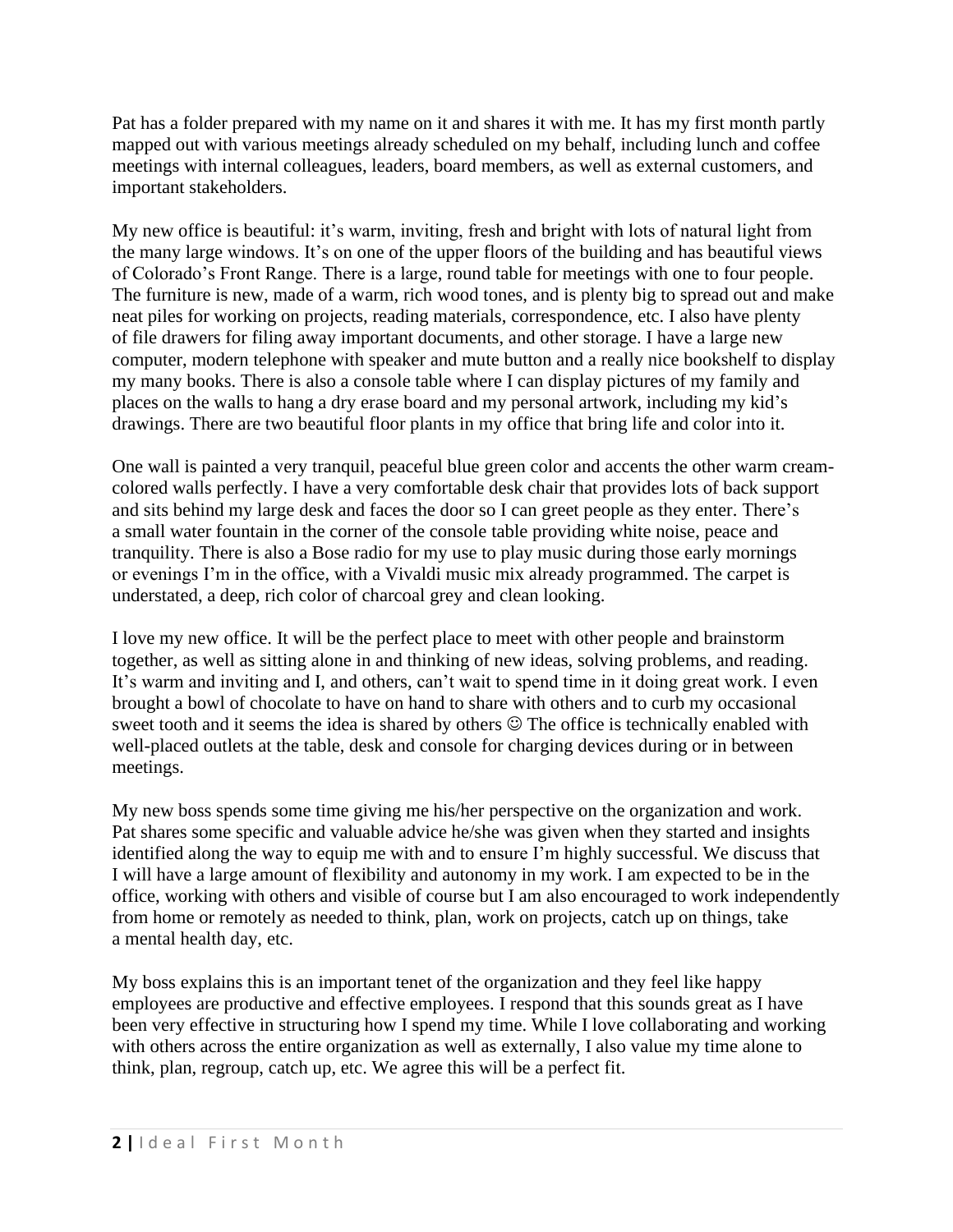As we continue to meet, others from the organization pop in smiling, warm and friendly to introduce themselves and say "hello." They welcome me to the team and say repeatedly how glad they are that I'm there and really look forward to working with me. Everyone seems very intelligent, articulate and personable.

Pat also tells me that everyone in the company works hard to achieve excellent results and there are high expectations for the company and everyone there. Pat goes on to say that we are a team and we learn from each other and together. One reason the company is great is that they are risk takers and not afraid of sharing ideas or trying new things for fear that they will fail.

They do not sit back on their laurels and expect success to come their way. Pat then gives me several examples of new ideas that did fail and the valuable lessons they provided and how each person who contributed remained at the company and had benefited from the experience. The company also considers itself a learning organization and takes time to examine and reflect on each experience and apply those lessons to future work. Pat also emphasizes that integrity and trust are key values in the organization and that they wish to start our relationship on a solid basis of trust.

I respond saying I agree that both virtues are very important and trust is amongst the key attributes of a highly successful team/organization, if not the most important attribute. I added that I'm very glad I can trust him/her and assure Pat that I, too, can be trusted.

I am also introduced to my new team, which includes an executive assistant and project manager. Since we are a relatively new area of the company we will need to determine other staff that may be needed down the road. Pat also thrills me by saying I have full access to all of the organization's resources and team members to support my and my team's work.

My new boss has made a reservation for lunch nearby and after taking a tour of the beautiful building, and meeting some additional people we walk over together. The day has gotten even more beautiful and together we marvel at what a beautiful place Colorado is.

Once we've ordered Pat takes out six file folders and explains there are several key areas of work that will be my focus for the first few months. These include:

1) Following lunch one of the company's largest national accounts based in Denver will be on site and Pat wants to introduce me. Amongst the attendees will be the VP of strategy, VP of CX, CEO, CFO and Medical Director. They are having a meeting to discuss a new direction the customer wants to take and Pat wants me to lead this.

Pat expects this to be a new best practice in the company as well as our industry and will provide countless benefits to our customers and, more importantly, to patients. I respond that I am very excited to learn more and thrilled the company has asked me to lead this.

2) Pat goes on to describe the second key area for me to focus on. This includes doing a comprehensive assessment of a current product that is getting mixed results. I will meet with all their customers in six major markets using this product at the leadership level